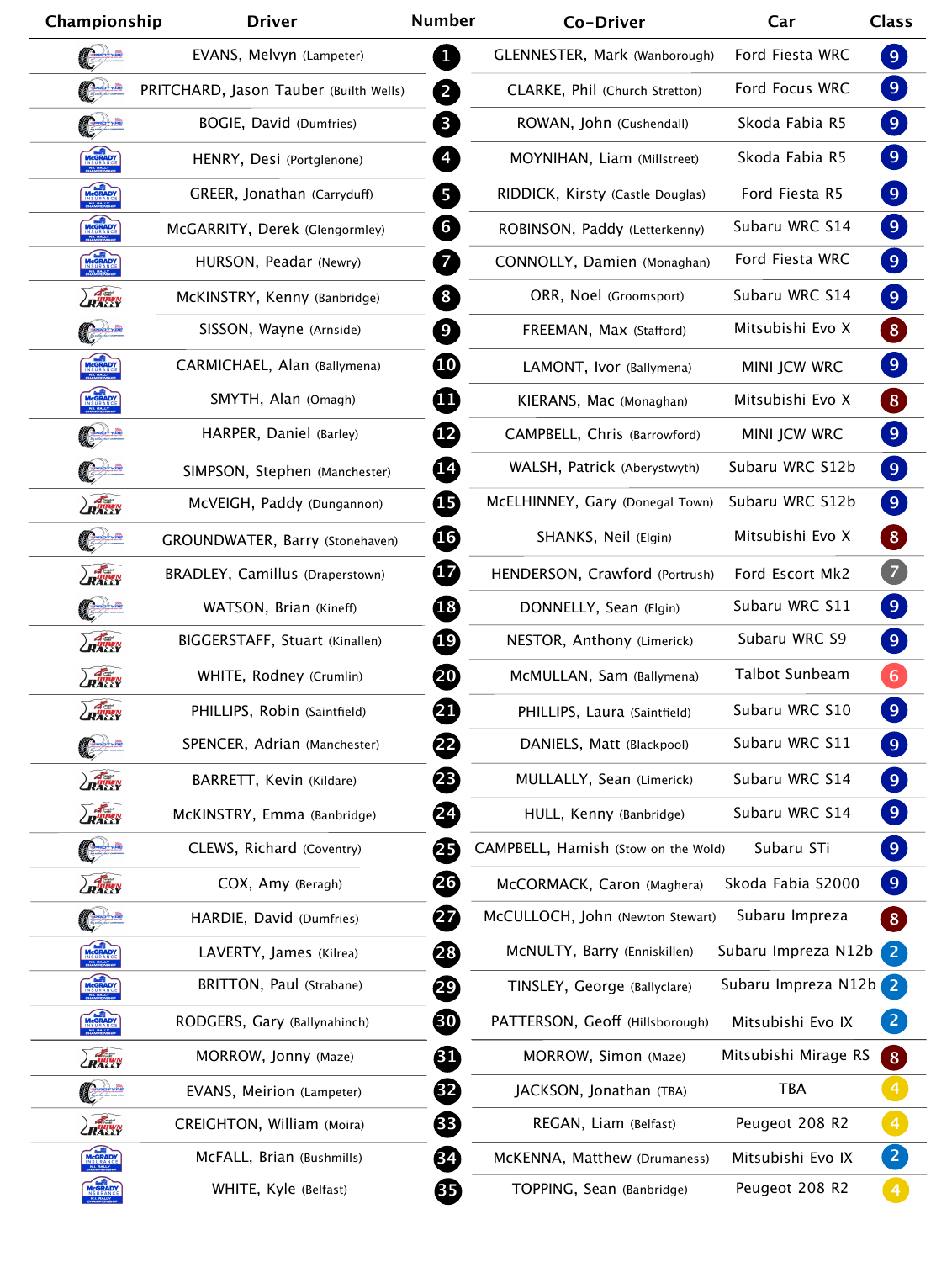| Championship          | <b>Driver</b>                    | <b>Number</b> | Co-Driver                                          | Car                  | <b>Class</b>     |
|-----------------------|----------------------------------|---------------|----------------------------------------------------|----------------------|------------------|
| MCGRADY               | PATTERSON, Wesley (Lisburn)      | 36            | BAIRD, Johnny (Letterkenny)                        | Ford Escort Mk2      | $\boxed{7}$      |
| LRATWN                | McFALL, Colm (Ballycastle)       | 37            | McCRUDDEN, Paddy (Ballycastle)                     | Mistubishi Evo IX    | $\boxed{2}$      |
| ZRAGUN                | KILLEN, Paul (Downpatrick)       | 38            | MURPHY, Jordan (Donegal)                           | Ford Escort G3       | 6                |
| MCGRADY               | DEVLIN, John (Banbridge)         | 39            | McCARTHY, John (Dublin)                            | Ford Escort Mk2      | $6\phantom{1}6$  |
| MCGRADY               | McGRADY, Fintan (Downpatrick)    | (40)          | FITZPATRICK, Ray (Portarlington)                   | Ford Escort Mk2      | $\overline{7}$   |
|                       |                                  |               | Left intentionally blank in memory of Ryan Bradley |                      |                  |
|                       | HOPKINS, Philip (Bristol)        | 42            | EDWARDS, Aled (Pwhelli)                            | Mitsubishi Mirage R5 | 8 <sup>1</sup>   |
|                       | HOPKINS, Oliver (Bristol)        | 43            | TAYLOR, Ian (Carmarthen)                           | Mitsubishi Evo IX    | 8 <sup>°</sup>   |
| MCGRADY               | MORRIS, Barry (Coalisland)       | 44            | TBA, Tba (Tba)                                     | Ford Escort Mk2      | 6                |
| Convin                | WRIGHT, Geoff (Richmond)         | 45            | SANDERSON, Chris (Hawkshaw)                        | Ford Fiesta S2000    | $\boxed{9}$      |
| ZRAGWN                | ATCHESON, Alan (Strabane)        | (46)          | WEDLOCK, Thomas (Cootehill)                        | Ford Fiesta          | $\vert 8 \vert$  |
| Carl                  | BRUSBY, Ross (Chesterfield)      | 47            | TBA, Tba (Tba)                                     | Ford Escort Mk2      | $\overline{Z}$   |
| MCGRADY               | ARMSTRONG, David (Banbridge)     | (48)          | MULHOLLAND, Paul (Newtownhamilton) Ford Escort Mk2 |                      | $\overline{z}$   |
| MCGRADY               | BENNETT, Peter (Banbridge)       | (49)          | JONES, Simon (Tba)                                 | Mitsubishi Evo IX    | 8                |
| MCGRADY               | KENNEDY, James (Antrim)          | 50            | KENNEDY, Heather (Antrim)                          | Ford Escort Mk2      | $6 \overline{6}$ |
|                       | BRADLEY, John (Draperstown)      | 61            | CROZIER, Ryan (Draperstown)                        | Ford Escort Mk2      | 6                |
| $\sqrt{2}$<br>MCGRADY | ORR, Stanley (Newtownards)       | 62            | HENDERSON, Graham (Londonderry) Ford Escort RS1600 |                      | $\overline{10}$  |
| MCGRADY               | McCORMICK, Andrew (Crossgar)     | 63            | TATE, Rudy (Ballynahinch)                          | Vauxhall Chevette    | $6 \overline{6}$ |
| ZRADWN                | McCORMACK, Martin (Maghera)      | 64            | CONLON, Laura (Maghera)                            | Ford Escort Mk2      | $\overline{10}$  |
| MCGRADY               | MULGREW, Cathal (Aughnacloy)     | 65            | O'BRIEN, Darren (Cootehill)                        | Ford Escort          | $6 \overline{6}$ |
| MCGRADY               | McCROSSAN, Conor (Drumquin)      | 56            | MURPHY, Connor (Pomeroy)                           | Skoda Fabia S2000    | 8 <sup>1</sup>   |
| MCGRADY               | GREEN, Ian (Ballynahinch)        | 67            | GREEN, Amanda (Ballynahinch)                       | Peugeot 205 GTi      | 5 <sub>5</sub>   |
| MCGRADY               | BUSTARD, Andrew (Castlederg)     | 58            | TBA, Tba (Tba)                                     | Ford Escort Mk2      | 5 <sub>1</sub>   |
| MCGRADY               | GRANT, Jamie (Lisburn)           | 59            | TBA, Tba (Tba)                                     | Toyota Starlet       | 5 <sub>1</sub>   |
| ZRANNY                | MCFERRAN, Stephen (Ballymena)    | 60            | MCBREARTY, Martin (Kilmacrenan)                    | Ford Escort          | $\overline{5}$   |
| ZRANNY                | McMAHON, Geoff (Markethill)      | 61            | GRAHAM, Rob (Markethill)                           | Mitsubishi Evo IX    | $\mathbf{2}$     |
| MCGRADY               | McCUSKER, Ryan (Maghera)         | 62            | MITCHELL, Barney (Magherafelt)                     | Ford Escort Mk2      | $\overline{7}$   |
|                       | RETCHLESS, Steve (Northallerton) | 63            | HERIOT, Sasha (Chesterfield)                       | Ford Escort Mk2      | $\boxed{7}$      |
|                       | FOSSEY, Ed (Jersey)              | (64)          | COLMAN, Neil (Jersey)                              | Peugeot 208 R2       |                  |
| MCGRADY               | McGARRITY, Michael (Glengormley) | 65            | GARVEY, Damien (Newry)                             | Peugeot 208 R2       | $\overline{4}$   |
| MCGRADY               | COCHRANE, Christian (Seaforde)   | 66            | LYNCH, Martin (Ardglass)                           | Ford Escort          | $6\phantom{1}6$  |
|                       | PRIESTNALL, Roger (Doncaster)    | 67            | FORREST, Jamie (Keighley)                          | Proton Satria S1600  | $\overline{4}$   |
| ZRAČIVN               | CRAINE, Davey (Kirk Michael)     | 68)           | SAYERS, Stewart (Leeds)                            | Ford Escort Cosworth | 8 <sup>°</sup>   |
| <b>ZRAGUN</b>         | McCLENAHAN, Albert (Fintona)     | 69)           | McCLENAHAN, Caleb (Fintona)                        | Subaru Impreza       |                  |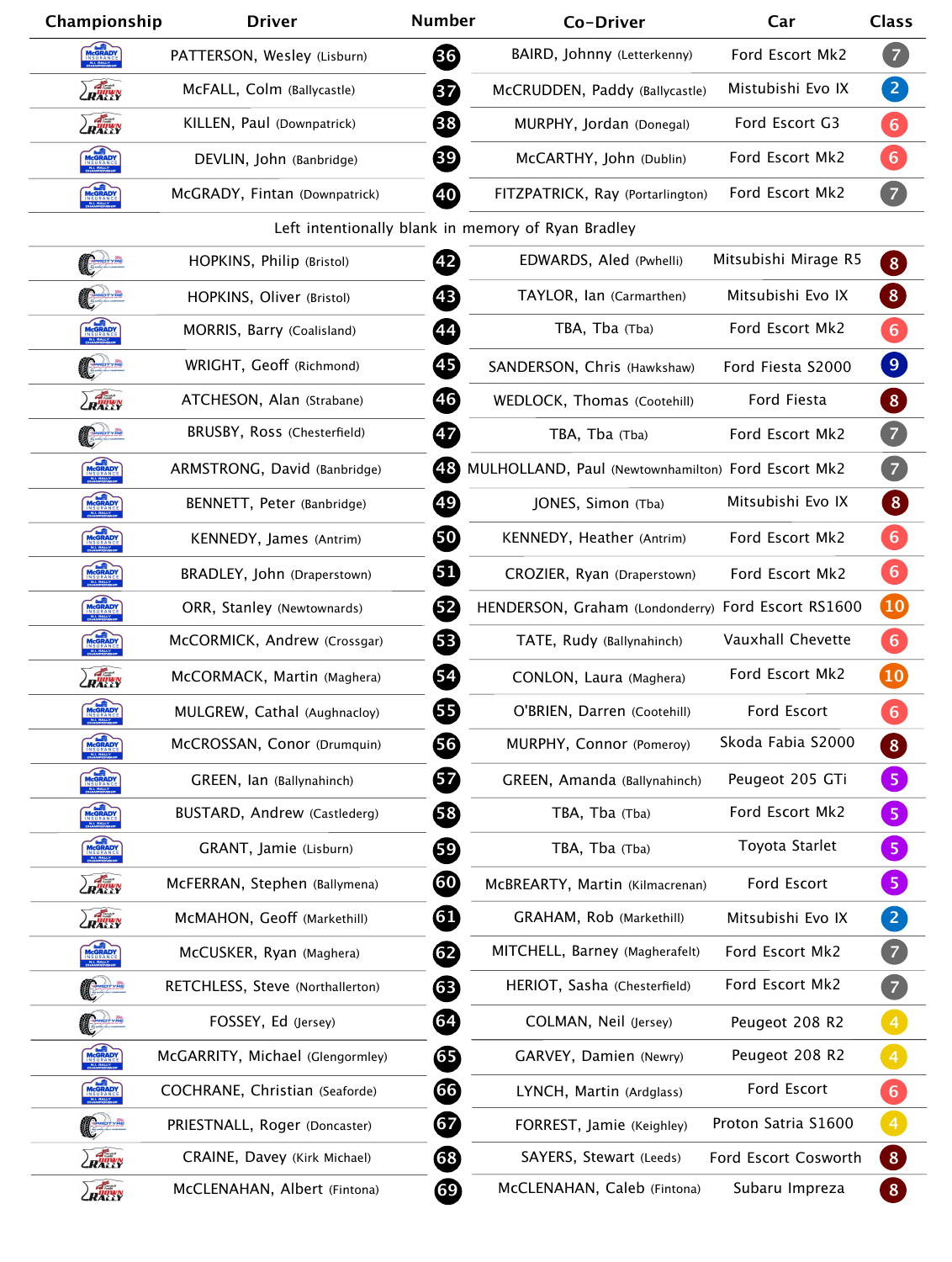| Championship  | <b>Driver</b>                        | <b>Number</b>            | Co-Driver                                             | Car                   | <b>Class</b>        |
|---------------|--------------------------------------|--------------------------|-------------------------------------------------------|-----------------------|---------------------|
| MCGRADY       | McCLURKIN, William (Antrim)          | 70                       | TBA, Tba (Tba)                                        | Ford Escort Mk2       | 5 <sup>1</sup>      |
|               | WATERS, Tim (Maidenhead)             | 71                       | WATERS, Jack (Maidenhead)                             | Renault Clio V6       | $\overline{7}$      |
| <b>ZRALLY</b> | TEGGART, Marty (Gilford)             | 72)                      | WILSON, Dessie (Banbridge)                            | Ford Escort           | 6)                  |
| MCGRADY       | LAVERY, Conor (Ballynahinch)         | 73                       | DOWNEY, Mo (Scarva)                                   | Ford Escort           | 6 <sup>1</sup>      |
| Course        | MacNIVEN, John (Oban)                | $\left( 74\right)$       | KERMODE, Alexander Graeme (Oban) Subaru Impreza       |                       | 8                   |
| MCGRADY       | WYLIE, Drew (Saintfield)             | 75                       | McAULEY, Stephen (Belfast)                            | Ford Escort           | 10                  |
| MCGRADY       | DEVLIN, John (Banbridge)             | 76                       | McCULLOUGH, Rachael (Banbridge) Ford Escort Mk2       |                       | $\bullet$           |
| ZRANWN        | KIRKPATRICK, Neil (Antrim)           | 77                       | LIVINGSTON, Richard (Doagh)                           | Mitsubishi Evo IX     | 2                   |
| ZRANNY        | MORELLI, Lee (Crumlin)               | 78                       | TBA, Tba (Tba)                                        | Ford Escort           | 6 <sup>1</sup>      |
| MCGRADY       | DOYLE, Raymond (Pomeroy)             | 79)                      | TBA, Tba (Tba)                                        | Toyota Corolla        | $\overline{4}$      |
| Code          | DOROSZCZUK, Paul (Edinburgh)         | 80                       | DOROSZCZUK, Julian (Swansea)                          | Ford Escort Mk2       | 6 <sup>1</sup>      |
| MCGRADY       | HERRON, William (Castlewellan)       | 81                       | TBA, Tba (Tba)                                        | Mitsubishi Evo        | $\boxed{2}$         |
|               | WHEELER, Chris (Torquay)             | 82)                      | LAYLAND, Shaun (Paignton)                             | Citroen DS3 R3T       | 6 <sup>1</sup>      |
| ZRAHIVN       | BRANNIFF, Seamus (Ballynahinch)      | (83)                     | TBA, Tba (Tba)                                        | <b>TBA</b>            | $\mathbf{1}$        |
|               | EGGER, Richard (Anstey)              | 84                       | EGGER, Pat (Anstey)                                   | Vauxhall Nova         | 6 <sup>1</sup>      |
| RAGWN         | WALSH, David (Ardglass)              | 85                       | MATHERSON, Sam (Killyleagh)                           | Ford Escort Mk2       | 7                   |
| ZRAGWN        | PIVERT, Dimitri (Houdan, France)     | 86                       | BOISNE, Samuel (Berjou, France)                       | Toyota Corolla AE86   | $\overline{10}$     |
| ZRANNY        | NEVIN, Geoffrey (Coleraine)          | 87                       | NEVIN, Paul (Coleraine)                               | Ford Escort           | 5 <sub>1</sub>      |
| PATTER        | HAMILTON, Philip (Armagh)            | 88                       | KELLY, Damian (Moy)                                   | Ford Escort Mk2       | $\vert 5 \vert$     |
| MCGRADY       | McGURK, Chris (Portglenone)          | 89                       | McINTYRE, Liam (Donegal)                              | Mitsubishi Evo IX     | $\boxed{8}$         |
| MCGRADY       | BUSHE, Andrew (Downpatrick)          | $\boldsymbol{90}$        | SHEEHAN, Gavin (Cork)                                 | Vauxhall Chevette HSR | $\overline{10}$     |
|               | RICHARDS, Berian (Bridgend)          | 91                       | TBA, Tba (Tba)                                        | Ford Escort RS1800    | $\overline{10}$     |
| ZRAGUN        | MACKAY, Allan (Scotland)             | $\overline{2}$           | TEGGART, Ben (Gilford)                                | Ford Anglia WRC       | 6 <sup>1</sup>      |
| ZRAGUN        | DONNELLY, Aidan (Moy)                | 93                       | LOUGHRAN, Arthur (Armagh)                             | Ford Escort Mk2       | $\vert 6 \vert$     |
| ZRAGIVN       | BRANNIFF, Niall (Ballynahinch)       | $\bm{94}$                | TBA, Tba (Tba)                                        | Ford Escort           | $\vert 6 \vert$     |
| RANN          | WARNOCK, JT (Ballykinlar)            | 95                       | HAYES, Andy (Wexford)                                 | Ford Escort           | 6 <sup>1</sup>      |
| MCGRADY       | STRANEY, Andrew (Ballynahinch)       | 96                       | TATE, Sarah (Ballynahinch)                            | Vauxhall Astra        | $\boxed{6}$         |
| ZRAdwy        | McMULLAN, Francis Jr. (Castlewellan) | $\overline{\mathbf{97}}$ | McMULLAN, Patrick (Castlewellan) Ford Sierra Sapphire |                       | $\boxed{8}$         |
| ZRANN         | McGURK, Stephen (Cookstown)          | 98                       | O'CONNOR, Mark (Magherafelt)                          | Ford Escort Mk2       | $6 \nightharpoonup$ |
|               | GLOVER, Geoff (Middlesborough)       | $\left(99\right)$        | BARKER, Keith (Welling)                               | Vauxhall Astra        | 6 <sup>1</sup>      |
| MCGRADY       | DOHERTY, Eamon (Garvagh)             | 100                      | McAULEY, Damian (Loughgiel)                           | Ford Escort           | 5 <sub>o</sub>      |
|               | PUGSLEY, Mike (Bedlinog)             | <b>101</b>               | CLATWORTHY, Mark (Tynewydd)                           | Ford Escort Mk1       | 5 <sub>o</sub>      |
| MCGRADY       | GILLESPIE, Conor (Tba)               | 102                      | HARTE, Martin (Tba)                                   | Ford Escort Mk2       | 5 <sub>o</sub>      |
| <b>ZRANIK</b> | McPOLIN, Gerry (Banbridge)           | 103                      | McPOLIN, Rory (Castlewellan)                          | Ford Escort           | 5                   |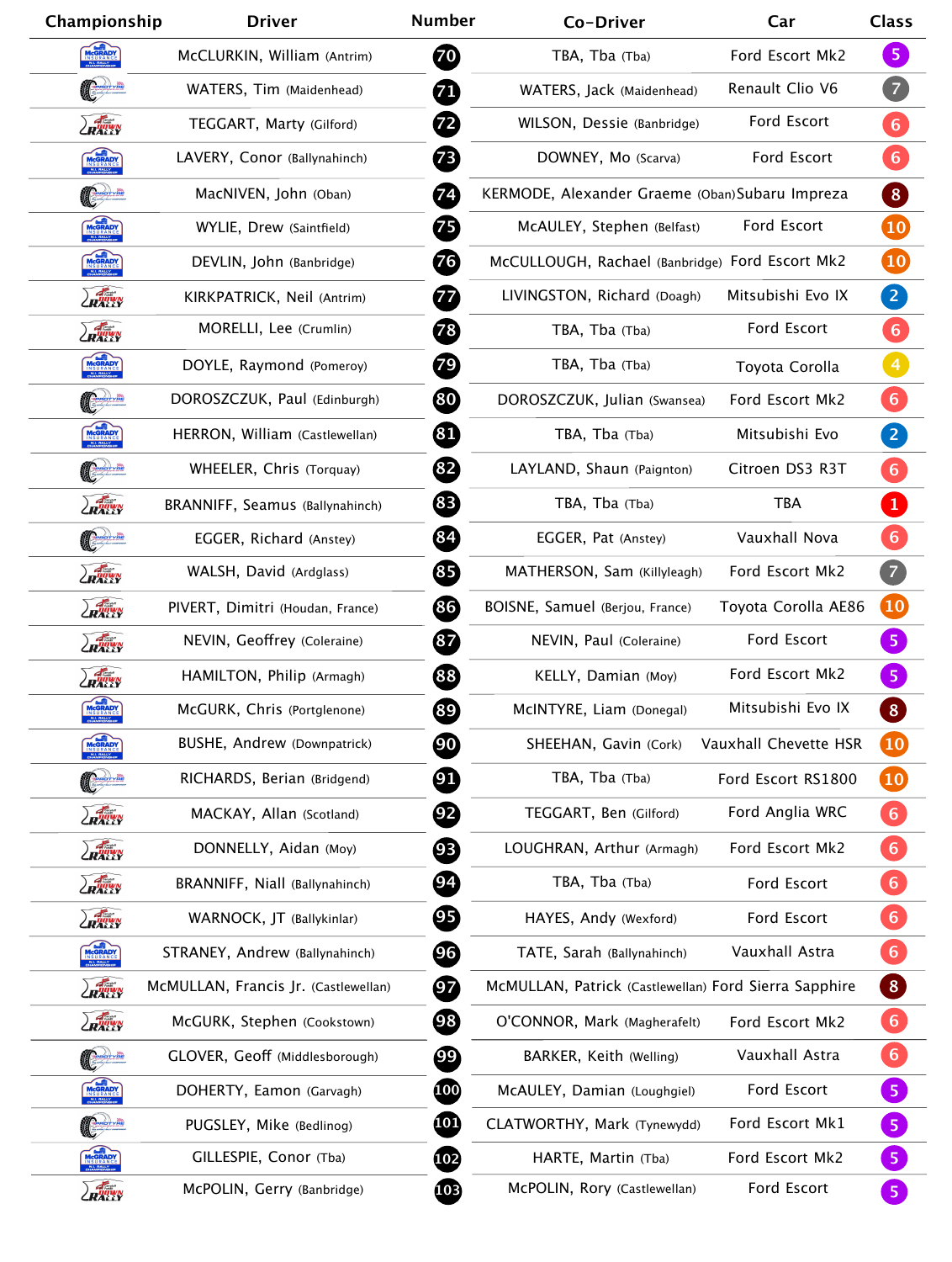| Championship                                                                                                       | <b>Driver</b>                                                                | <b>Number</b> | Co-Driver                                                                | Car                   | <b>Class</b>                      |  |
|--------------------------------------------------------------------------------------------------------------------|------------------------------------------------------------------------------|---------------|--------------------------------------------------------------------------|-----------------------|-----------------------------------|--|
| MCGRADY                                                                                                            | TATE, Mervyn (Ballynahinch)                                                  | 104           | McMULLAN, Dennis (Ballynahinch)                                          | <b>Talbot Sunbeam</b> | $\left(3\right)$                  |  |
|                                                                                                                    | DANIELS, Rhyidian (Nantgaredig)                                              | 105           | WHITTLE, Tomos (Cross Hands)                                             | Citroen C1 Max        | $\vert 4 \vert$                   |  |
|                                                                                                                    | HARBOUR, Kevin (Doveridge)                                                   | 106           | TORTOISHELL, Dave (Stoke)                                                | Citroen C2R2          | $\overline{4}$                    |  |
| ZRADWN                                                                                                             | RIDDICK, Keith (Haugh of Urr)                                                | 107           | TBA, Tba (Tba)                                                           | MG ZR                 | $\overline{4}$                    |  |
| MCGRADY                                                                                                            | HUGHES, Gerard (Belfast)                                                     | 108           | HUGHES, Paul (Belfast)                                                   | Peugeot 205 GTi       | $\overline{3}$                    |  |
| MCGRADY                                                                                                            | PRICE, Colin (Kells)                                                         | 109           | DUNLOP, Connor (Portglenone)                                             | Vauxhall Corsa        | 3 <sup>1</sup>                    |  |
| RAGWN                                                                                                              | McLAUGHLIN, Eamon (Greysteel)                                                | <b>110</b>    | BOYLE, Steven (Eglinton)                                                 | Vauxhall Nova         | $\boxed{3}$                       |  |
| ZRANNY                                                                                                             | KEARNEY, Stephen (Loughinisland)                                             | Œ             | KEARNEY, Ryan (Loughinisland)                                            | Ford Escort G3        | 5 <sub>o</sub>                    |  |
| ZRANN                                                                                                              | MCATEER, Joe (Dromara)                                                       | <u>112</u>    | MAGILTON, John (Downpatrick)                                             | Ford Escort Mk2       | 5 <sub>o</sub>                    |  |
|                                                                                                                    | CAMPBELL, Des (Coldstream)                                                   | 1 <b>B</b>    | FORSYTHE, Craig (Kelso)                                                  | Peugeot 206           | $\overline{4}$                    |  |
|                                                                                                                    | SHERRY, Graham (Gartcosh)                                                    | 114           | YOUNG, Sinclair (Edinburgh)                                              | Honda Civic           | $\left  \right $                  |  |
|                                                                                                                    | NICHOLLS, James (Rugeley)                                                    | 115           | ALLMAN, David (Stafford)                                                 | Peugeot 205 GTi       | $6 \overline{6}$                  |  |
| MCGRADY                                                                                                            | O'KANE, Ryan (Portglenone)                                                   | 116           | DUFFIN, James (Portglenone)                                              | Honda Civic           | $\ket{1}$                         |  |
| MCGRADY                                                                                                            | ROBINSON, Mark (Killough)                                                    | 117           | HOLLAND, James (Downpatrick)                                             | Honda Civic           | $\mathbf{1}$                      |  |
| MCGRADY                                                                                                            | McGRATH, Darren (Enniskillen)                                                | 118           | McGOVERN, Tony (Enniskillen)                                             | Honda Civic           | $\mathbf{1}$                      |  |
| MCGRADY                                                                                                            | NUTT, Michael (Castlerock)                                                   | 119           | NUTT, Dessie (Castlerock)                                                | Honda Civic           | $\mathbf{1}$                      |  |
| Court                                                                                                              | THOMSON, James (Melrose)                                                     | 120           | DOUGLAS, Sean (Earlston)                                                 | Vauxhall Nova         | $\overline{\mathbf{3}}$           |  |
| ZRANNY                                                                                                             | BLACK, Brian (Armagh)                                                        | <u>121</u>    | BLACK, Gareth (Armagh)                                                   | Toyota Starlet        | $\left(3\right)$                  |  |
| Corre                                                                                                              | SIMM, Geoffrey (Mossley)                                                     | 122           | TBA, Tba (Tba)                                                           | Nissan Sunny          | $\begin{bmatrix} 4 \end{bmatrix}$ |  |
| ZRAGWN                                                                                                             | ARMSTRONG, Garry (Markethill)                                                | 123           | ARMSTRONG, Philip (Newtownhamilton) Ford Escort Mk1                      |                       | 6 <sup>1</sup>                    |  |
| MCGRADY                                                                                                            | CROSSEN, Derek (Comber)                                                      | 124           | McSHERRY, Chris (Belfast)                                                | Ford Escort Mk2       | 6                                 |  |
| ZRANN                                                                                                              | GRATTAN, Philip (Banbridge)                                                  | 125           | GRATTAN, Richard (Banbridge)                                             | Peugeot 205 GTi       | 5 <sub>1</sub>                    |  |
| ZRAGWN                                                                                                             | REDMOND, Miceal (Downpatrick)                                                | 126           | KEARNEY, Niall (Downpatrick)                                             | Ford Escort Mk2       | $\sqrt{5}$                        |  |
| ZRAGUN                                                                                                             | MILLIGAN, Paddy (Castlewellan)                                               | 127           | MURPHY, Kevin (Castlewellan)                                             | Opel Manta            | $\vert 6 \vert$                   |  |
|                                                                                                                    | DRURY, Adrian (Smalley)                                                      | 128           | LUND, Cat (Bolton-on-Swale)                                              | Peugeot 106 GTi       | $\vert 4 \vert$                   |  |
| MCGRADY                                                                                                            | STEWART, Mark (Dungannon)                                                    | 129           | HOBSON, Chris (Dungannon)                                                | Mazda MX5             | $\begin{array}{c} 4 \end{array}$  |  |
| MCGRADY                                                                                                            | PEDLOW, Malcolm (Belfast)                                                    | 130           | REGAN, Billy (Belfast)                                                   | <b>BMW 2002tii</b>    | $\overline{\mathbf{10}}$          |  |
| ZRAGWN                                                                                                             | CREIGHTON, Niall (Moira)                                                     | 田             | ROBERTS, Gregory (Hillsborough)                                          | Ford Cortina Mk1      | $\overline{10}$                   |  |
| ZRAGUN                                                                                                             | BROWN, Harry (Moira)                                                         | 132           | McGRATH, Martin (Hillsborough)                                           | Hillman Avenger       | $\overline{10}$                   |  |
| Group N Cars upto & including 2000cc                                                                               |                                                                              |               | 6<br>2 wheel drive cars from 1650-2100cc 16 valve                        |                       |                                   |  |
| Group N Cars over 2000cc                                                                                           |                                                                              |               | $\overline{7}$<br>2 wheel drive cars over 2100cc                         |                       |                                   |  |
| $\overline{\mathbf{3}}$                                                                                            | 2 wheel drive cars upto 1650cc 8 valve                                       |               | Any 4 wheel drive cars not classified for Class 9 & 10<br>8 <sup>1</sup> |                       |                                   |  |
| $\overline{4}$                                                                                                     | 9<br>2 wheel drive cars upto 1650cc 16 valve<br>All WRC, R5, R4 & S2000 cars |               |                                                                          |                       |                                   |  |
| 10<br>5<br>2 wheel drive cars from 1650-2100cc 8 valve<br>Historic rally cars registered before 31st December 1990 |                                                                              |               |                                                                          |                       |                                   |  |